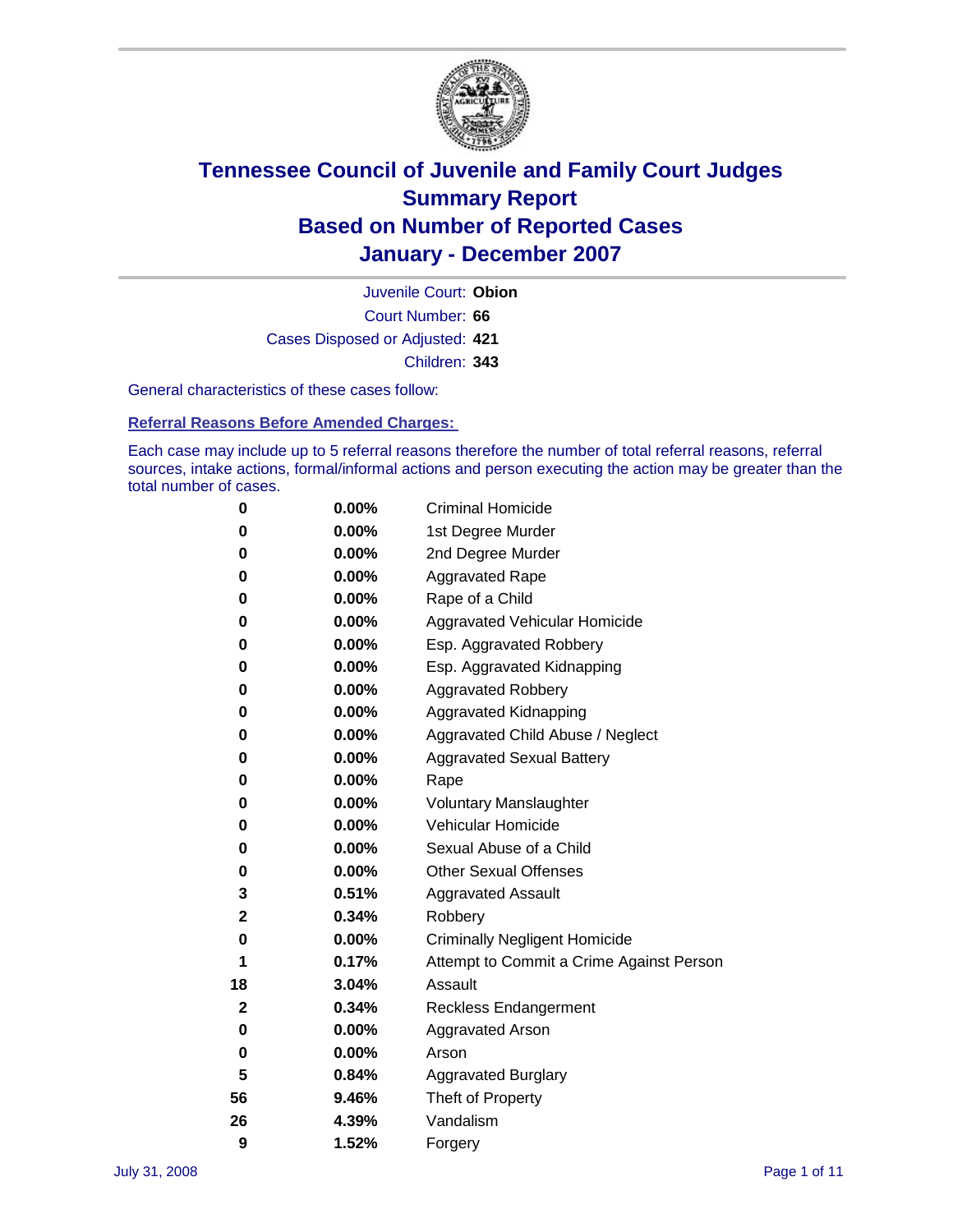

Court Number: **66** Juvenile Court: **Obion** Cases Disposed or Adjusted: **421** Children: **343**

#### **Referral Reasons Before Amended Charges:**

Each case may include up to 5 referral reasons therefore the number of total referral reasons, referral sources, intake actions, formal/informal actions and person executing the action may be greater than the total number of cases.

| 0            | 0.00%    | <b>Worthless Checks</b>                                     |
|--------------|----------|-------------------------------------------------------------|
| 1            | 0.17%    | Illegal Possession / Fraudulent Use of Credit / Debit Cards |
| 21           | 3.55%    | <b>Burglary</b>                                             |
| $\mathbf{2}$ | 0.34%    | Unauthorized Use of a Vehicle                               |
| $\pmb{0}$    | 0.00%    | <b>Cruelty to Animals</b>                                   |
| $\mathbf 2$  | 0.34%    | Sale of Controlled Substances                               |
| 8            | 1.35%    | <b>Other Drug Offenses</b>                                  |
| 13           | 2.20%    | <b>Possession of Controlled Substances</b>                  |
| 1            | 0.17%    | <b>Criminal Attempt</b>                                     |
| 0            | 0.00%    | Carrying Weapons on School Property                         |
| 4            | 0.68%    | Unlawful Carrying / Possession of a Weapon                  |
| $\mathbf 2$  | 0.34%    | <b>Evading Arrest</b>                                       |
| 0            | 0.00%    | Escape                                                      |
| $\mathbf{2}$ | 0.34%    | Driving Under Influence (DUI)                               |
| 29           | 4.90%    | Possession / Consumption of Alcohol                         |
| 5            | 0.84%    | Resisting Stop, Frisk, Halt, Arrest or Search               |
| 0            | $0.00\%$ | <b>Aggravated Criminal Trespass</b>                         |
| $\mathbf 2$  | 0.34%    | Harassment                                                  |
| $\bf{0}$     | $0.00\%$ | Failure to Appear                                           |
| 0            | 0.00%    | Filing a False Police Report                                |
| 1            | 0.17%    | Criminal Impersonation                                      |
| 7            | 1.18%    | <b>Disorderly Conduct</b>                                   |
| 8            | 1.35%    | <b>Criminal Trespass</b>                                    |
| 1            | 0.17%    | <b>Public Intoxication</b>                                  |
| 0            | $0.00\%$ | Gambling                                                    |
| 249          | 42.06%   | Traffic                                                     |
| 0            | 0.00%    | <b>Local Ordinances</b>                                     |
| 7            | 1.18%    | Violation of Wildlife Regulations                           |
| 0            | $0.00\%$ | Contempt of Court                                           |
| 9            | 1.52%    | Violation of Probation                                      |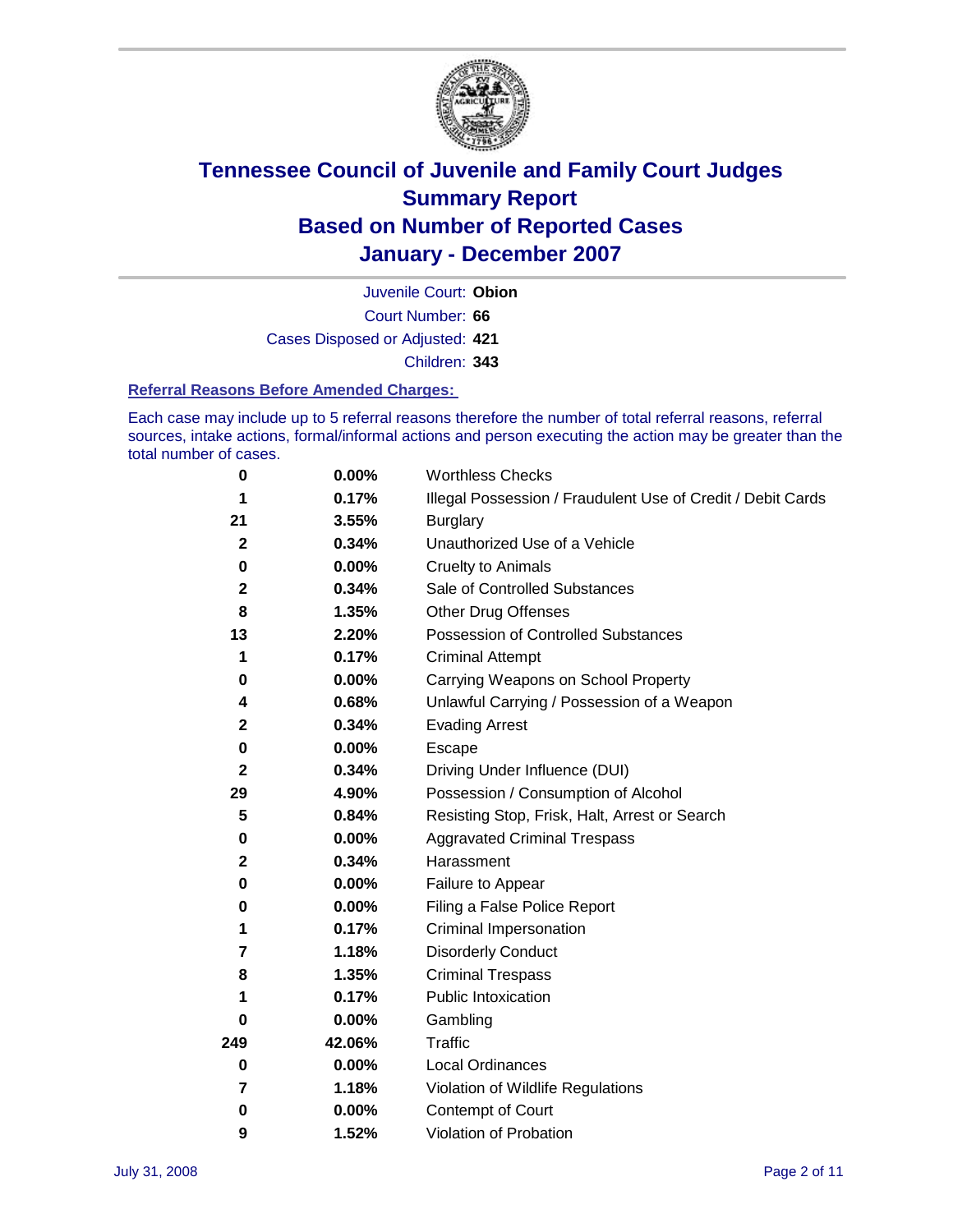

Court Number: **66** Juvenile Court: **Obion** Cases Disposed or Adjusted: **421** Children: **343**

#### **Referral Reasons Before Amended Charges:**

Each case may include up to 5 referral reasons therefore the number of total referral reasons, referral sources, intake actions, formal/informal actions and person executing the action may be greater than the total number of cases.

| 592            | 100.00%           | <b>Total Referrals</b>                                 |
|----------------|-------------------|--------------------------------------------------------|
| 7              | 1.18%             | Other                                                  |
| 0              | 0.00%             | <b>Consent to Marry</b>                                |
| 6              | 1.01%             | <b>Request for Medical Treatment</b>                   |
| 0              | 0.00%             | <b>Child Support</b>                                   |
| 0              | 0.00%             | Paternity / Legitimation                               |
| 0              | 0.00%             | Visitation                                             |
| 0              | 0.00%             | Custody                                                |
| 0              | 0.00%             | <b>Foster Care Review</b>                              |
| 0              | 0.00%             | <b>Administrative Review</b>                           |
| 1              | 0.17%             | <b>Judicial Review</b>                                 |
| 0              | 0.00%             | Violation of Informal Adjustment                       |
| 0              | 0.00%             | <b>Violation of Pretrial Diversion</b>                 |
| 0              | 0.00%             | <b>Termination of Parental Rights</b>                  |
| $\bf{0}$       | 0.00%             | Dependency / Neglect                                   |
| $\bf{0}$       | 0.00%             | <b>Physically Abused Child</b>                         |
| $\bf{0}$       | 0.00%             | <b>Sexually Abused Child</b>                           |
| 22             | 3.72%             | Violation of Curfew                                    |
| 0              | 2.87%<br>$0.00\%$ | Violation of a Valid Court Order                       |
| $\bf{0}$<br>17 | 0.00%             | Out-of-State Runaway<br>Possession of Tobacco Products |
| 9              | 1.52%             | In-State Runaway                                       |
| 16             | 2.70%             | Truancy                                                |
| 17             | 2.87%             | Unruly Behavior                                        |
| 1              | 0.17%             | Violation of Aftercare                                 |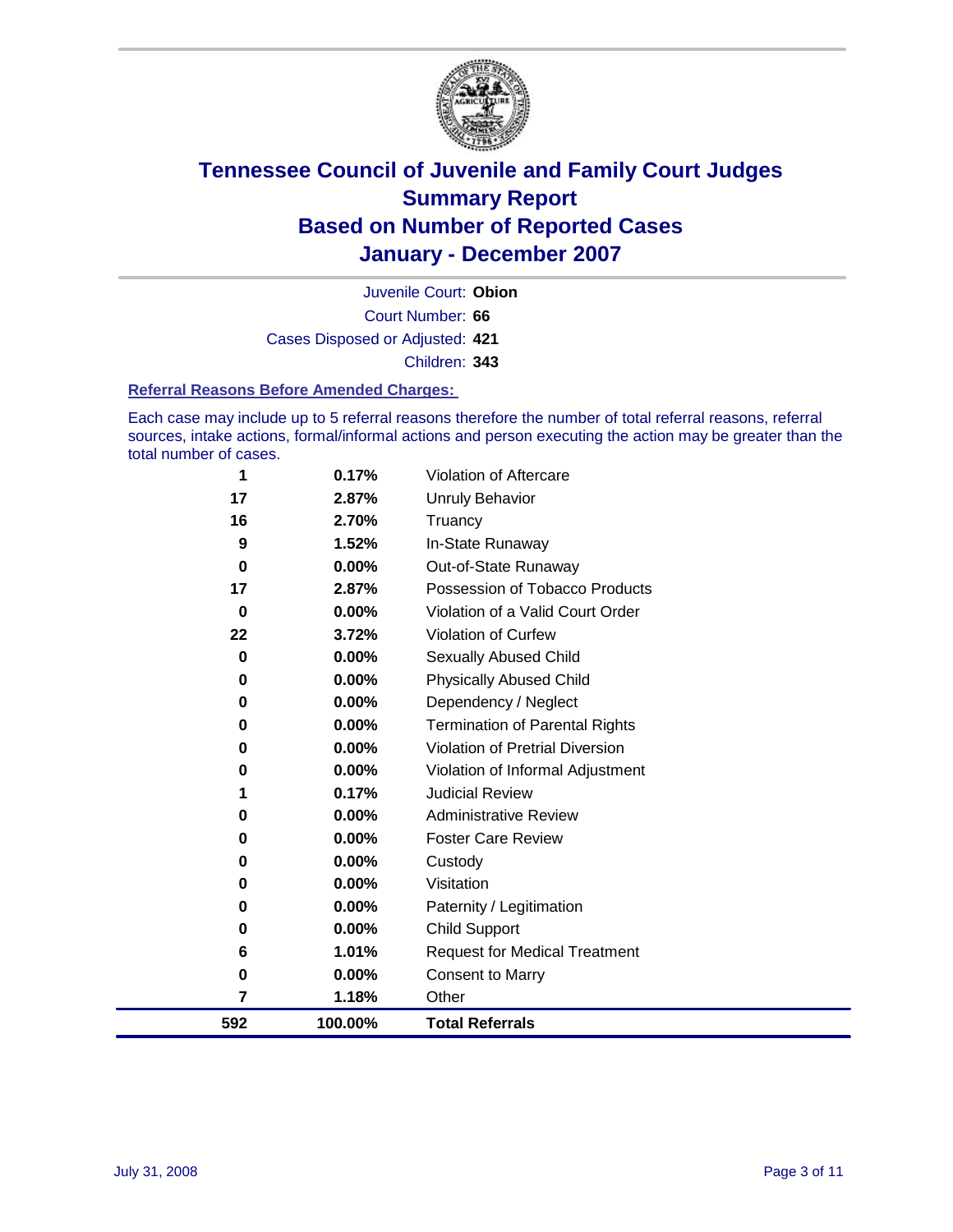

|                            |                                 | Juvenile Court: Obion |  |  |  |
|----------------------------|---------------------------------|-----------------------|--|--|--|
|                            | Court Number: 66                |                       |  |  |  |
|                            | Cases Disposed or Adjusted: 421 |                       |  |  |  |
|                            | Children: 343                   |                       |  |  |  |
| <b>Referral Sources: 1</b> |                                 |                       |  |  |  |
| 497                        | 83.95%                          | Law Enforcement       |  |  |  |

| 592 | 100.00%  | <b>Total Referral Sources</b>     |  |
|-----|----------|-----------------------------------|--|
| 0   | $0.00\%$ | Other                             |  |
| 0   | 0.00%    | Unknown                           |  |
| 6   | 1.01%    | Hospital                          |  |
| 0   | 0.00%    | Child & Parent                    |  |
| 34  | 5.74%    | Victim                            |  |
| 5   | 0.84%    | <b>Other Court</b>                |  |
| 1   | 0.17%    | Social Agency                     |  |
| 0   | 0.00%    | <b>Court Staff</b>                |  |
| 0   | 0.00%    | <b>District Attorney's Office</b> |  |
| 0   | 0.00%    | <b>Other State Department</b>     |  |
| 11  | 1.86%    | <b>DCS</b>                        |  |
| 1   | 0.17%    | <b>CSA</b>                        |  |
| 18  | 3.04%    | School                            |  |
| 0   | 0.00%    | Self                              |  |
| 1   | 0.17%    | Relatives                         |  |
| 18  | 3.04%    | Parents                           |  |
| 491 | 0J.JJ /0 | LAW LINUICUICIII                  |  |

### **Age of Child at Referral: 2**

| 343 | 100.00% | <b>Total Child Count</b> |  |
|-----|---------|--------------------------|--|
| 0   | 0.00%   | Unknown / Not Reported   |  |
| 0   | 0.00%   | Ages 19 and Over         |  |
| 139 | 40.52%  | Ages 17 through 18       |  |
| 139 | 40.52%  | Ages 15 through 16       |  |
| 47  | 13.70%  | Ages 13 through 14       |  |
| 13  | 3.79%   | Ages 11 through 12       |  |
| 5   | 1.46%   | Ages 10 and Under        |  |
|     |         |                          |  |

<sup>1</sup> If different than number of Referral Reasons (592), verify accuracy of your court's data.

One child could be counted in multiple categories, verify accuracy of your court's data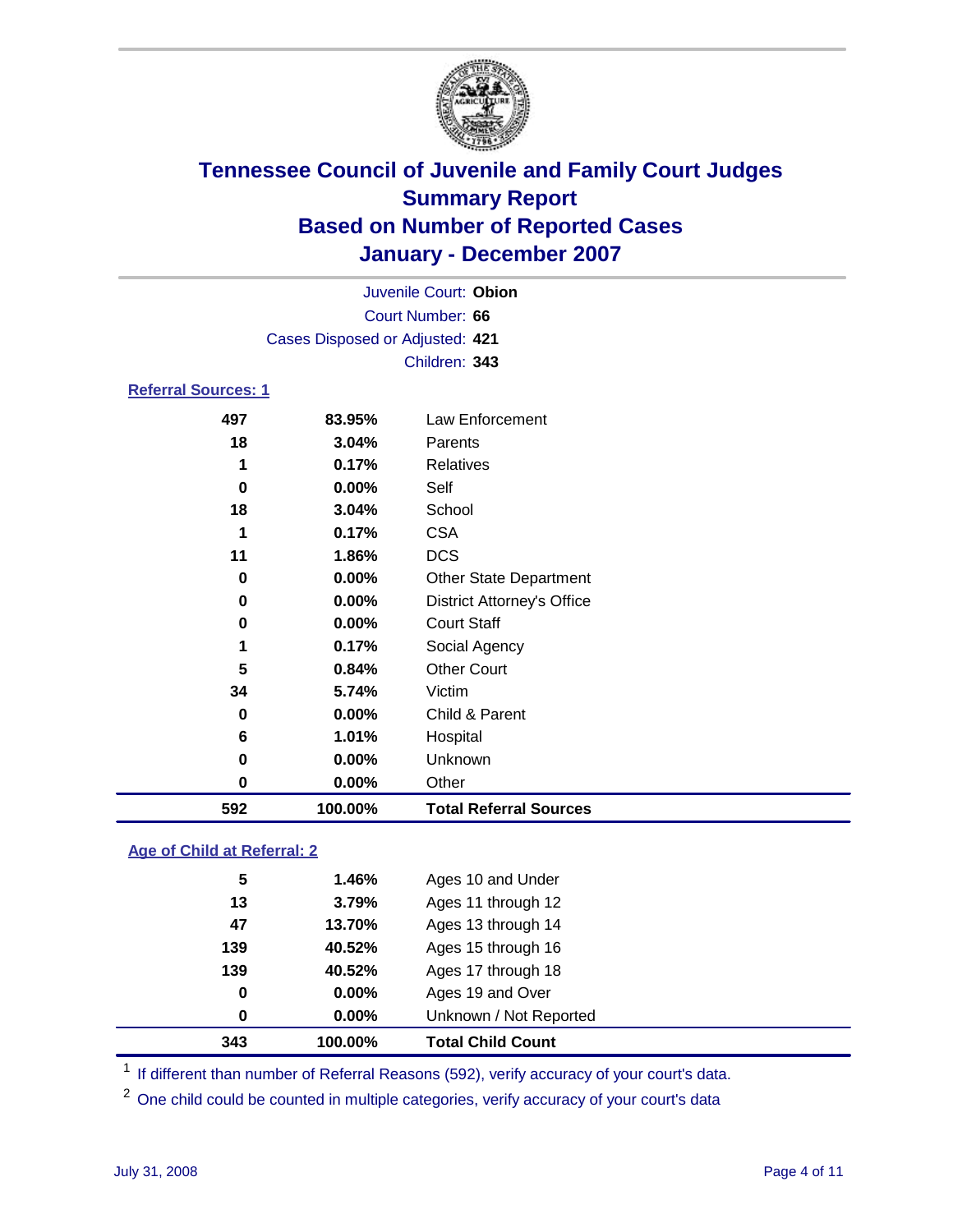

|                                         |                                 | Juvenile Court: Obion    |  |  |  |
|-----------------------------------------|---------------------------------|--------------------------|--|--|--|
| Court Number: 66                        |                                 |                          |  |  |  |
|                                         | Cases Disposed or Adjusted: 421 |                          |  |  |  |
|                                         |                                 | Children: 343            |  |  |  |
| Sex of Child: 1                         |                                 |                          |  |  |  |
| 205                                     | 59.77%                          | Male                     |  |  |  |
| 138                                     | 40.23%                          | Female                   |  |  |  |
| $\bf{0}$                                | 0.00%                           | Unknown                  |  |  |  |
| 343                                     | 100.00%                         | <b>Total Child Count</b> |  |  |  |
| Race of Child: 1                        |                                 |                          |  |  |  |
| 283                                     | 82.51%                          | White                    |  |  |  |
| 59                                      | 17.20%                          | African American         |  |  |  |
| 0                                       | 0.00%                           | Native American          |  |  |  |
| $\bf{0}$                                | 0.00%                           | Asian                    |  |  |  |
| 1                                       | 0.29%                           | Mixed                    |  |  |  |
| $\mathbf 0$                             | 0.00%                           | Unknown                  |  |  |  |
| 343                                     | 100.00%                         | <b>Total Child Count</b> |  |  |  |
| <b>Hispanic Origin: 1</b>               |                                 |                          |  |  |  |
| 15                                      | 4.37%                           | Yes                      |  |  |  |
| 328                                     | 95.63%                          | <b>No</b>                |  |  |  |
| $\mathbf 0$                             | 0.00%                           | Unknown                  |  |  |  |
| 343                                     | 100.00%                         | <b>Total Child Count</b> |  |  |  |
| <b>School Enrollment of Children: 1</b> |                                 |                          |  |  |  |
| 337                                     | 98.25%                          | Yes                      |  |  |  |
| 6                                       | 1.75%                           | No                       |  |  |  |
| $\mathbf 0$                             | 0.00%                           | Unknown                  |  |  |  |
| 343                                     | 100.00%                         | <b>Total Child Count</b> |  |  |  |

One child could be counted in multiple categories, verify accuracy of your court's data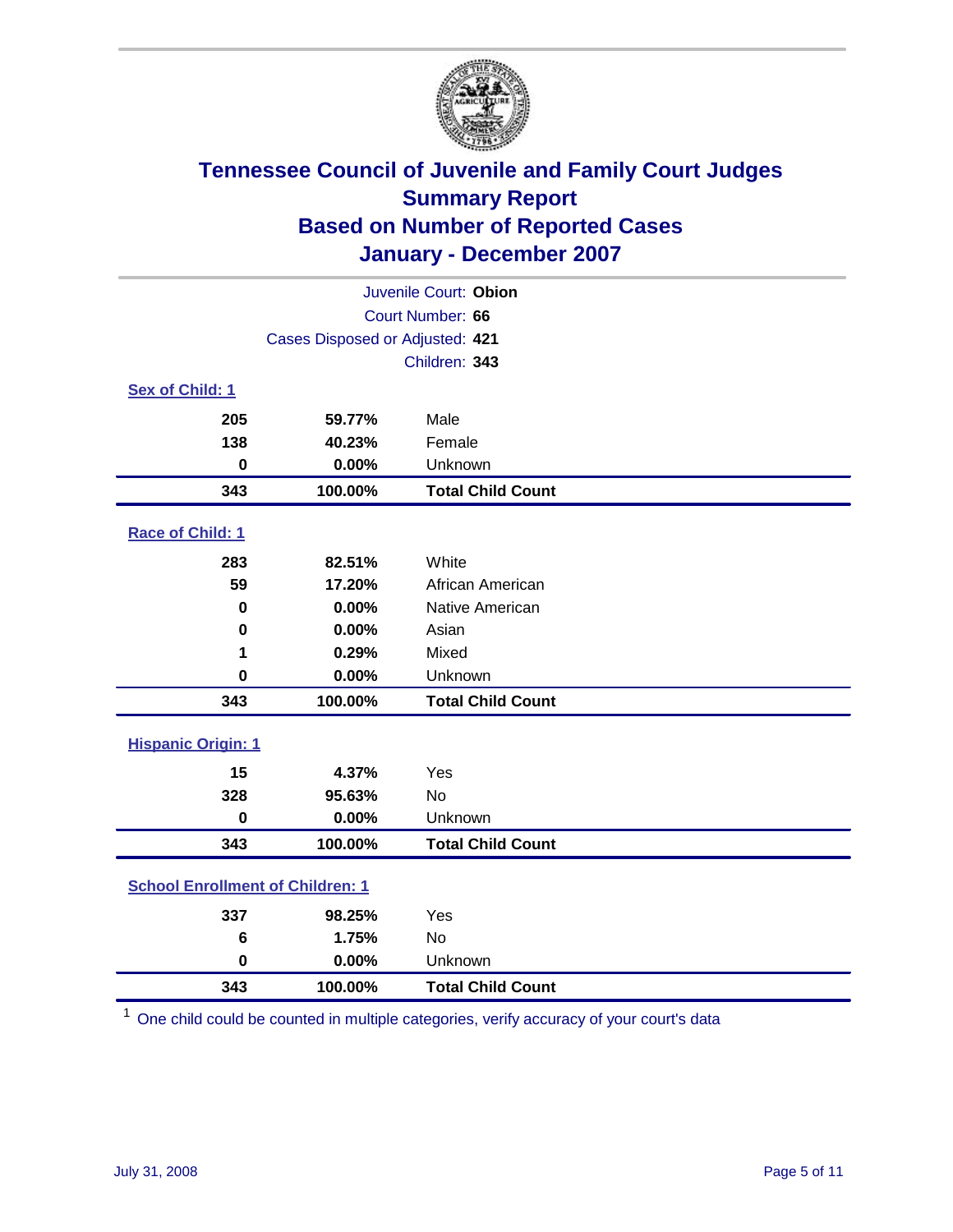

Court Number: **66** Juvenile Court: **Obion** Cases Disposed or Adjusted: **421** Children: **343 Living Arrangement of Child at Time of Referral: 1**

| 343 | 100.00%  | <b>Total Child Count</b>     |
|-----|----------|------------------------------|
| 4   | 1.17%    | Other                        |
| 1   | 0.29%    | Unknown                      |
| 4   | 1.17%    | Independent                  |
| 1   | 0.29%    | In an Institution            |
| 1   | 0.29%    | In a Residential Center      |
| 0   | $0.00\%$ | In a Group Home              |
| 0   | $0.00\%$ | With Foster Family           |
| 4   | 1.17%    | With Adoptive Parents        |
| 20  | 5.83%    | <b>With Relatives</b>        |
| 60  | 17.49%   | <b>With Father</b>           |
| 144 | 41.98%   | With Mother                  |
| 12  | 3.50%    | With Mother and Stepfather   |
| 7   | 2.04%    | With Father and Stepmother   |
| 85  | 24.78%   | With Both Biological Parents |
|     |          |                              |

### **Type of Detention: 2**

| 421 | 100.00%  | <b>Total Detention Count</b> |
|-----|----------|------------------------------|
| 0   | 0.00%    | Other                        |
| 420 | 99.76%   | Does Not Apply               |
| 0   | $0.00\%$ | <b>Unknown</b>               |
| 0   | 0.00%    | <b>Psychiatric Hospital</b>  |
| 0   | 0.00%    | Jail - No Separation         |
| 0   | 0.00%    | Jail - Partial Separation    |
| 0   | $0.00\%$ | Jail - Complete Separation   |
| 0   | 0.00%    | Juvenile Detention Facility  |
| 1   | 0.24%    | Non-Secure Placement         |
|     |          |                              |

<sup>1</sup> One child could be counted in multiple categories, verify accuracy of your court's data

<sup>2</sup> If different than number of Cases (421) verify accuracy of your court's data.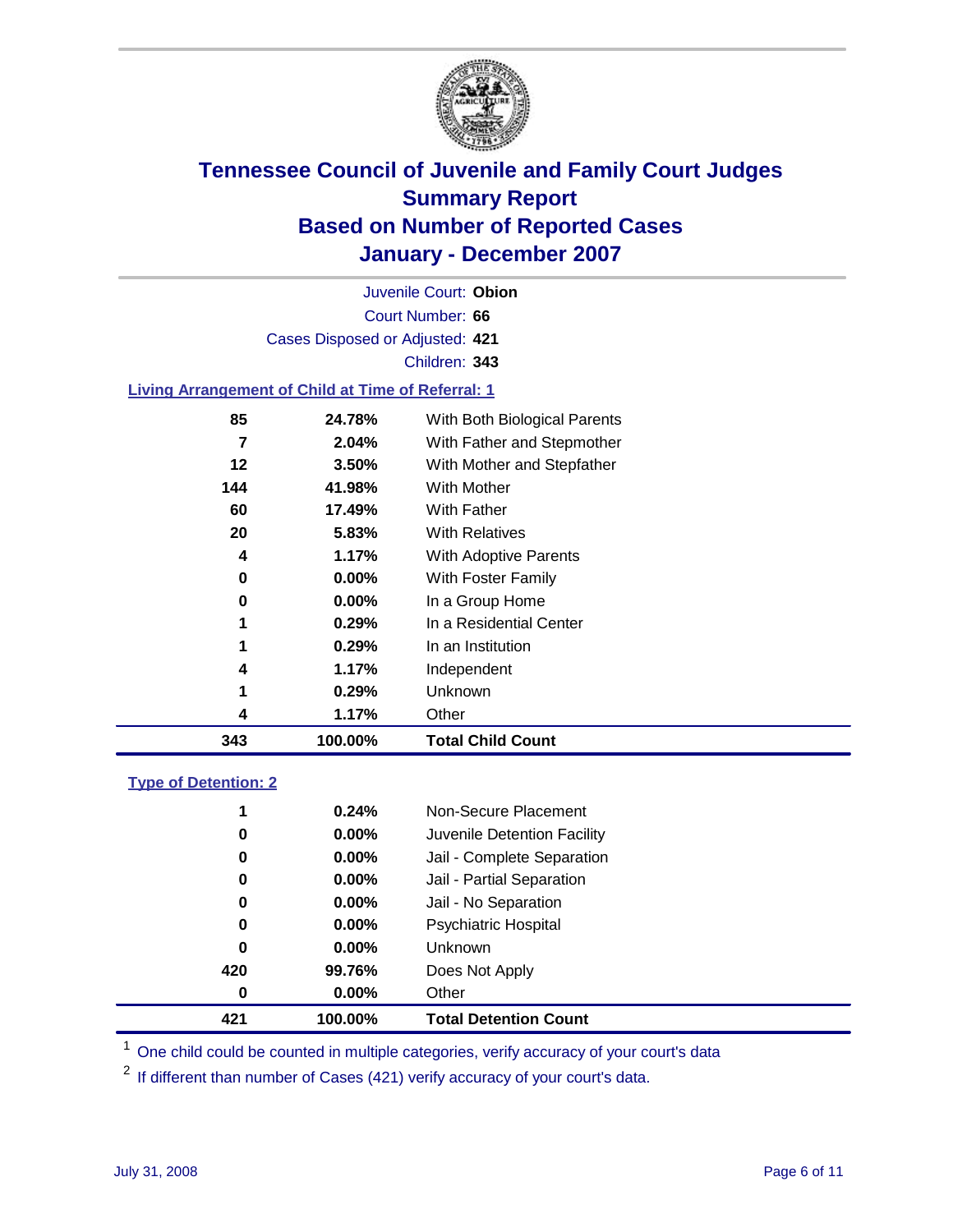

|                                                    | Juvenile Court: Obion           |                                      |  |  |  |  |
|----------------------------------------------------|---------------------------------|--------------------------------------|--|--|--|--|
|                                                    | Court Number: 66                |                                      |  |  |  |  |
|                                                    | Cases Disposed or Adjusted: 421 |                                      |  |  |  |  |
|                                                    |                                 | Children: 343                        |  |  |  |  |
| <b>Placement After Secure Detention Hearing: 1</b> |                                 |                                      |  |  |  |  |
| 1                                                  | 0.24%                           | Returned to Prior Living Arrangement |  |  |  |  |
| 1                                                  | 0.24%                           | Juvenile Detention Facility          |  |  |  |  |
| 0                                                  | 0.00%                           | Jail                                 |  |  |  |  |
| 0                                                  | 0.00%                           | Shelter / Group Home                 |  |  |  |  |
| 0                                                  | 0.00%                           | <b>Foster Family Home</b>            |  |  |  |  |
| 1                                                  | 0.24%                           | Psychiatric Hospital                 |  |  |  |  |
| 0                                                  | 0.00%                           | Unknown / Not Reported               |  |  |  |  |
| 418                                                | 99.29%                          | Does Not Apply                       |  |  |  |  |
| $\bf{0}$                                           | 0.00%                           | Other                                |  |  |  |  |
| 421                                                | 100.00%                         | <b>Total Placement Count</b>         |  |  |  |  |
| <b>Intake Actions: 2</b>                           |                                 |                                      |  |  |  |  |
| 328                                                | 55.41%                          | <b>Petition Filed</b>                |  |  |  |  |
| 1                                                  | 0.17%                           | <b>Motion Filed</b>                  |  |  |  |  |
| 247                                                | 41.72%                          | <b>Citation Processed</b>            |  |  |  |  |
| $\bf{0}$                                           | 0.00%                           | Notification of Paternity Processed  |  |  |  |  |
| 0                                                  | 0.00%                           | Scheduling of Judicial Review        |  |  |  |  |
| 0                                                  | 0.00%                           | Scheduling of Administrative Review  |  |  |  |  |
| 0                                                  | 0.00%                           | Scheduling of Foster Care Review     |  |  |  |  |
| $\bf{0}$                                           | 0.00%                           | Unknown                              |  |  |  |  |
| $\bf{0}$                                           | 0.00%                           | Does Not Apply                       |  |  |  |  |
| 16                                                 | 2.70%                           | Other                                |  |  |  |  |
| 592                                                | 100.00%                         | <b>Total Intake Count</b>            |  |  |  |  |

<sup>1</sup> If different than number of Cases (421) verify accuracy of your court's data.

<sup>2</sup> If different than number of Referral Reasons (592), verify accuracy of your court's data.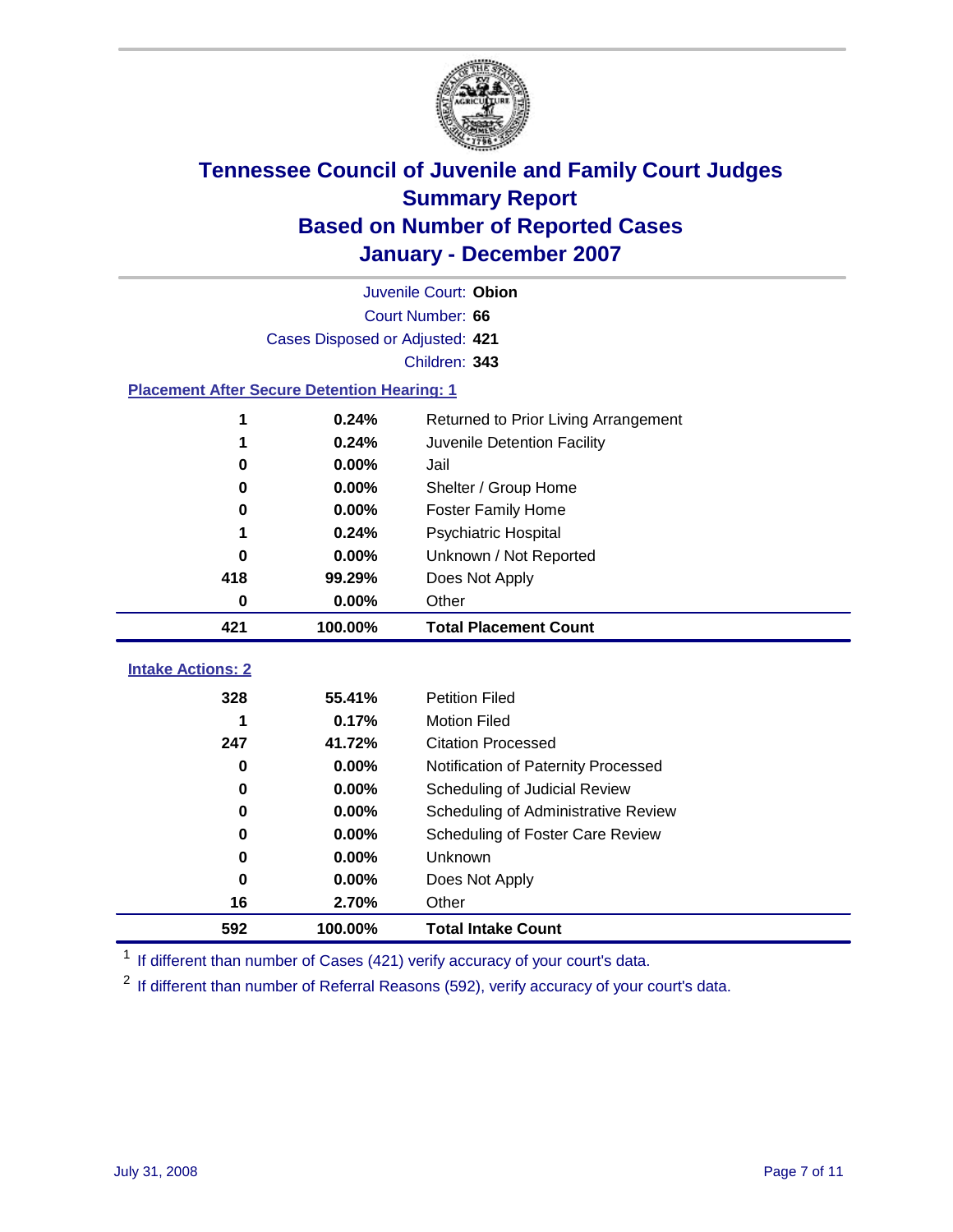

Court Number: **66** Juvenile Court: **Obion** Cases Disposed or Adjusted: **421** Children: **343**

### **Last Grade Completed by Child: 1**

| 343         | 100.00% | <b>Total Child Count</b> |
|-------------|---------|--------------------------|
| $\mathbf 2$ | 0.58%   | Other                    |
| 63          | 18.37%  | Unknown                  |
| $\bf{0}$    | 0.00%   | Never Attended School    |
| 9           | 2.62%   | Graduated                |
| 6           | 1.75%   | <b>GED</b>               |
| 0           | 0.00%   | Non-Graded Special Ed    |
| 5           | 1.46%   | 12th Grade               |
| 71          | 20.70%  | 11th Grade               |
| 56          | 16.33%  | 10th Grade               |
| 49          | 14.29%  | 9th Grade                |
| 27          | 7.87%   | 8th Grade                |
| 25          | 7.29%   | 7th Grade                |
| 17          | 4.96%   | 6th Grade                |
| 7           | 2.04%   | 5th Grade                |
| 1           | 0.29%   | 4th Grade                |
| $\mathbf 2$ | 0.58%   | 3rd Grade                |
| 0           | 0.00%   | 2nd Grade                |
| 1           | 0.29%   | 1st Grade                |
| $\bf{0}$    | 0.00%   | Kindergarten             |
| 0           | 0.00%   | Preschool                |
| $\mathbf 2$ | 0.58%   | Too Young for School     |

### **Enrolled in Special Education: 1**

| $\mathbf{c}$<br>343 | 0.58%<br>100.00% | Unknown<br><b>Total Child Count</b> |  |
|---------------------|------------------|-------------------------------------|--|
| 335                 | 97.67%           | No                                  |  |
| 6                   | 1.75%            | Yes                                 |  |

<sup>1</sup> One child could be counted in multiple categories, verify accuracy of your court's data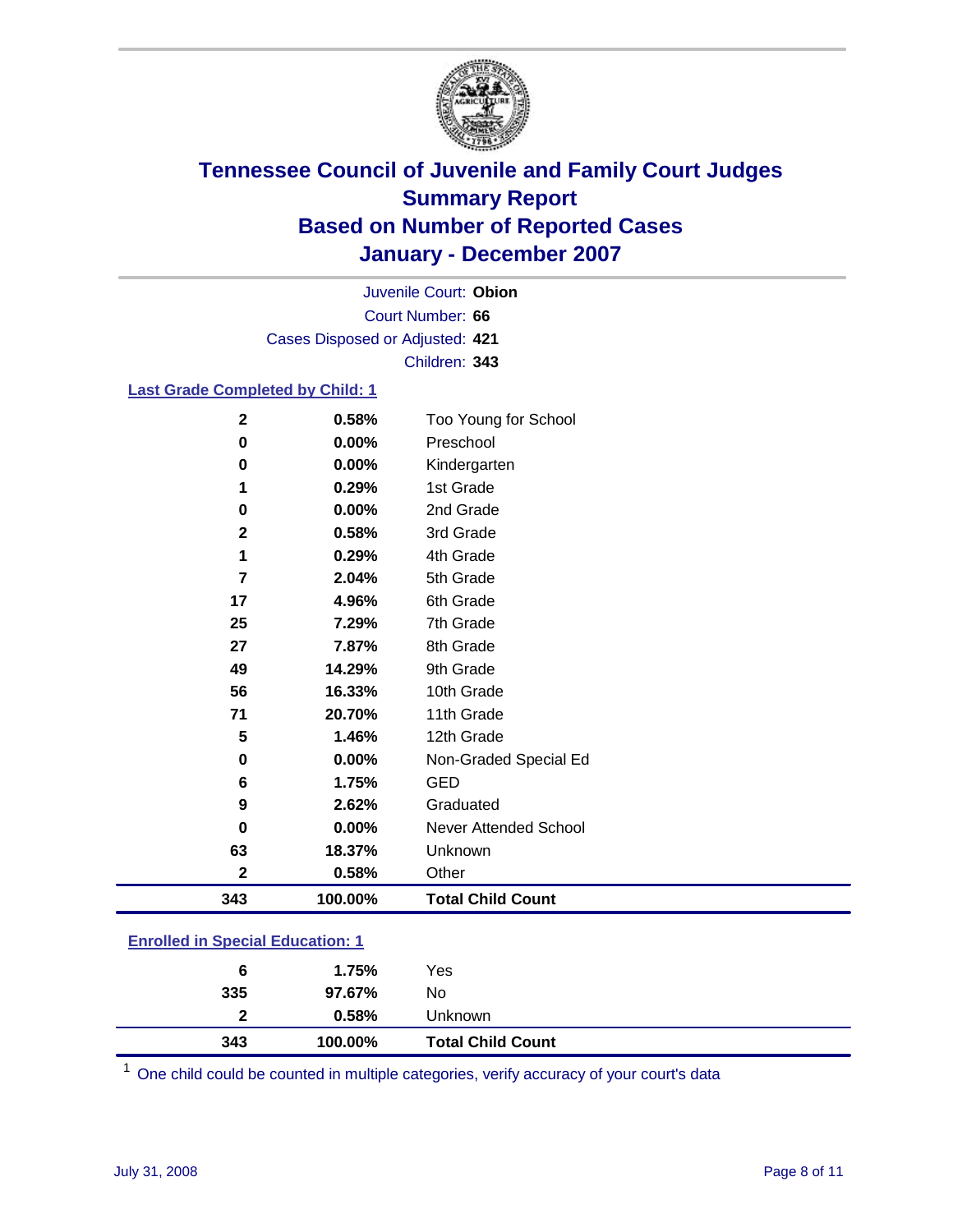

|                              |                                 | Juvenile Court: Obion     |
|------------------------------|---------------------------------|---------------------------|
|                              |                                 | Court Number: 66          |
|                              | Cases Disposed or Adjusted: 421 |                           |
|                              |                                 | Children: 343             |
| <b>Action Executed By: 1</b> |                                 |                           |
| 576                          | 97.30%                          | Judge                     |
| 0                            | $0.00\%$                        | Referee                   |
| 16                           | 2.70%                           | <b>YSO</b>                |
| 0                            | $0.00\%$                        | Other                     |
| 0                            | $0.00\%$                        | Unknown / Not Reported    |
| 592                          | 100.00%                         | <b>Total Action Count</b> |

### **Formal / Informal Actions: 1**

| 59  | $9.97\%$ | Dismissed                                        |
|-----|----------|--------------------------------------------------|
| 4   | 0.68%    | Retired / Nolle Prosequi                         |
| 362 | 61.15%   | <b>Complaint Substantiated Delinquent</b>        |
| 45  | 7.60%    | <b>Complaint Substantiated Status Offender</b>   |
| 0   | $0.00\%$ | <b>Complaint Substantiated Dependent/Neglect</b> |
| 0   | $0.00\%$ | <b>Complaint Substantiated Abused</b>            |
| 0   | $0.00\%$ | <b>Complaint Substantiated Mentally III</b>      |
| 4   | 0.68%    | Informal Adjustment                              |
| 73  | 12.33%   | <b>Pretrial Diversion</b>                        |
| 0   | $0.00\%$ | <b>Transfer to Adult Court Hearing</b>           |
| 0   | $0.00\%$ | Charges Cleared by Transfer to Adult Court       |
| 8   | 1.35%    | Special Proceeding                               |
| 0   | $0.00\%$ | <b>Review Concluded</b>                          |
| 20  | 3.38%    | Case Held Open                                   |
| 17  | 2.87%    | Other                                            |
| 0   | 0.00%    | Unknown / Not Reported                           |
| 592 | 100.00%  | <b>Total Action Count</b>                        |

<sup>1</sup> If different than number of Referral Reasons (592), verify accuracy of your court's data.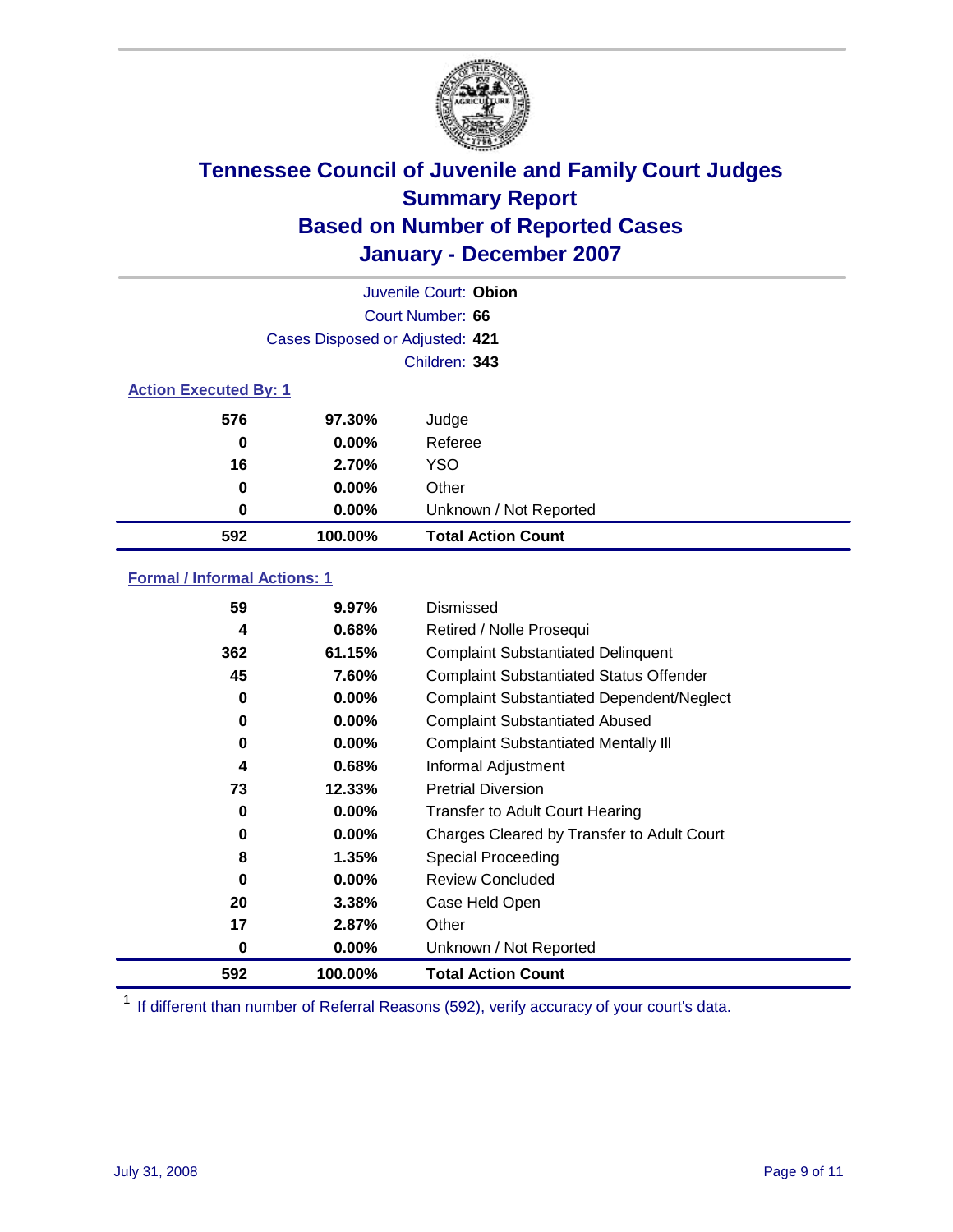

|                       |                                 | Juvenile Court: Obion                                 |
|-----------------------|---------------------------------|-------------------------------------------------------|
|                       |                                 | Court Number: 66                                      |
|                       | Cases Disposed or Adjusted: 421 |                                                       |
|                       |                                 | Children: 343                                         |
| <b>Case Outcomes:</b> |                                 | There can be multiple outcomes for one child or case. |
| 18                    | 1.84%                           | <b>Case Dismissed</b>                                 |
| 3                     | 0.31%                           | Case Retired or Nolle Prosequi                        |
| 62                    | 6.33%                           | Warned / Counseled                                    |
| 56                    | 5.71%                           | Held Open For Review                                  |
| 14                    | 1.43%                           | Supervision / Probation to Juvenile Court             |
| 1                     | 0.10%                           | <b>Probation to Parents</b>                           |
| 30                    | 3.06%                           | Referral to Another Entity for Supervision / Service  |
| 0                     | 0.00%                           | Referred for Mental Health Counseling                 |
| 2                     | 0.20%                           | Referred for Alcohol and Drug Counseling              |
| 0                     | 0.00%                           | <b>Referred to Alternative School</b>                 |
| 0                     | 0.00%                           | Referred to Private Child Agency                      |
| 75                    | 7.65%                           | Referred to Defensive Driving School                  |
| 30                    | 3.06%                           | Referred to Alcohol Safety School                     |
| 0                     | 0.00%                           | Referred to Juvenile Court Education-Based Program    |
| 0                     | 0.00%                           | Driver's License Held Informally                      |
| 0                     | 0.00%                           | <b>Voluntary Placement with DMHMR</b>                 |
| 0                     | 0.00%                           | Private Mental Health Placement                       |
| 0                     | 0.00%                           | <b>Private MR Placement</b>                           |
| 0                     | 0.00%                           | Placement with City/County Agency/Facility            |
| 0                     | 0.00%                           | Placement with Relative / Other Individual            |
| 122                   | 12.45%                          | Fine                                                  |
| 109                   | 11.12%                          | <b>Public Service</b>                                 |
| 39                    | 3.98%                           | Restitution                                           |
| 1                     | 0.10%                           | <b>Runaway Returned</b>                               |
| 17                    | 1.73%                           | No Contact Order                                      |
| 2                     | 0.20%                           | Injunction Other than No Contact Order                |
| 7                     | 0.71%                           | <b>House Arrest</b>                                   |
| 0                     | 0.00%                           | <b>Court Defined Curfew</b>                           |
| 0                     | 0.00%                           | Dismissed from Informal Adjustment                    |
| 0                     | 0.00%                           | <b>Dismissed from Pretrial Diversion</b>              |
| 0                     | 0.00%                           | Released from Probation                               |
| 0                     | 0.00%                           | <b>Transferred to Adult Court</b>                     |
| 0                     | $0.00\%$                        | <b>DMHMR Involuntary Commitment</b>                   |